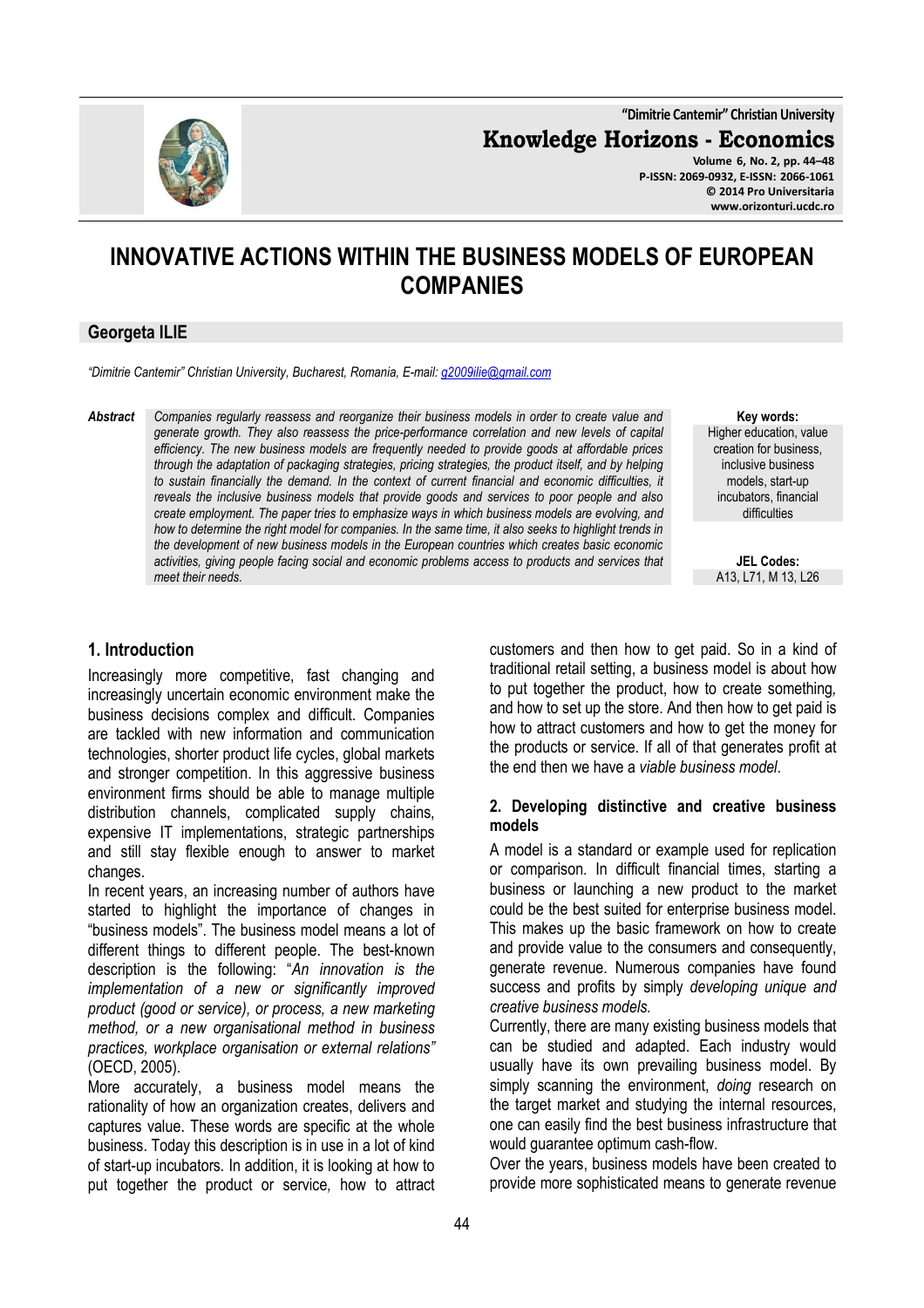*for* the company. *There is no definitive list of business models* that one can choose from although there are those which have been proven both efficient and profitable. Some of these are the subscription model, the bait and hook, the auction business model, multilevel marketing and the premium service business model.

Mainly, *a business model is a simplified description of how a company will run with respect to maximizing revenue*. It can pertain to the core operation of the business or just a part of the enterprise such as specific product or service offerings. In general, conceptualization of a business model is done by synthesizing nine different aspects of the business and analyzing these data to come up with best framework that will provide optimum profits. By sincerely considering these building blocks and focusing to enhance one or two aspects, a business can come up with an effective infrastructure to find success.

The *nine elements of building a business model* are recognized:

- Value Proposition what are you offering to your customers?
- Customer Segment to whom specifically are you offering your product or service?
- Distribution Channel how are you planning to reach your customers?
- Customer Relationship how does your target market perceive your company or product?
- Core Capacities how well can you execute various business models?
- Value Configuration  $-$  is the business model beneficial to both the business and the customers?
- Partner Network how can your business alliances contribute to the framework?
- Revenue Streams how will the business model create profit?
- Cost Structure how much will it cost for you to execute the business model? (Osterwalder, 2004).

Designing a successful framework often leads to a variety of innovations that drives businesses to stand out in their fields. Moreover, coming up with such systems help provide effective strategies to reach the *target consumers and expected performances*.

# **3. Business model innovation and value creation**

Nowadays *business model innovation* is regarded as a major *resource of competitive advantage* and an *important driver of value creation and growth*. The opening of markets and constantly accelerating global competition are leading to circumstances in which competitive advantage based purely on product advantage will be only short-term. The way products are created, delivered, and maintained will make the

greatest difference in the future. *How* companies do business will frequently be more significant than *what* they do. As a result, companies will have to constantly reconsider and reconfigure their business models.

*Business model innovation* needs to be turned into a *systematic process* that allows organizations to perform it with operational excellence and to replicate it successfully many times.

In the process of business model innovation, the challenge for companies is to find *stability and reliability with change and innovation.* Not including a systemic approach that ensure that all involved internal and external parties work 'in concert' to develop and apply one reliable business model that can influence existing assets and that is aligned with the markets that won't be possible.

Organizations that start to think about to work on business model innovation and to institutionalize the process rapidly realize that they have to find new answers for a variety of questions and have to fight with many challenges.

The International Institute of Enterprise – Heidelberg (IIOE), based in Heidelberg, Germany, is an independent European think tank dedicated to develop and promote concepts and practices for enterprise management and leadership that facilitate entrepreneurial value creation and sustainable enterprise development. This international institute hosts a number of events among which stands the *European Business Model Innovation Forum.* The purposes of this forum are:

• To influence the collective experience and intelligence of a group of professionals – crosscompany, cross-industry, and cross-country – to accelerate the process of developing a '*best practice business model innovation process guideline*'; and

• To facilitate learning and new insights help the participating companies to *successfully implement business model innovation* in their organizations.

Particularly this guideline should allow organizations to avoid the cost of failure and implement change with no putting in danger the existing business, to generate real differentiation and to beat competitors, to overcome resistance to change and increase speed, to boost productivity and reduce down time, and to determine the impact of change (IIOE 2012).

# **4. Inclusive business models - innovative ways to work with low-income people living at the base of the pyramid**

In the context of current financial and economic difficulties, businesses around the world are finding innovative ways to work with low-income people living at the *base of the pyramid* (BoP), working with them as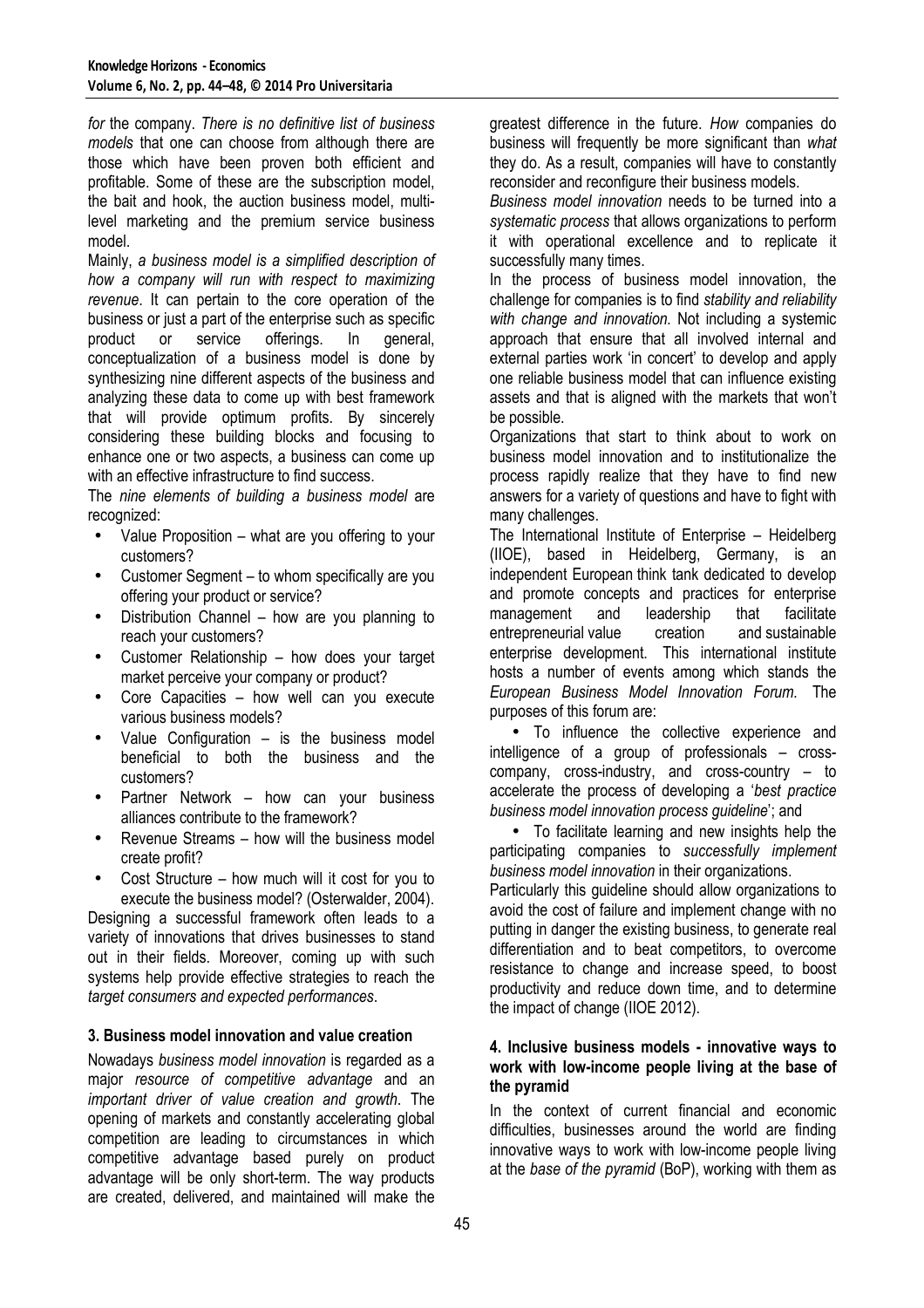suppliers, distributors, retailers, or customers. These firms are called inclusive businesses.

The term inclusive business was invented by the *World Business Council for Sustainable Development* in 2005. It refers to *sustainable business solutions* that go beyond philanthropy and expand access to goods, services, and livelihood opportunities for low-income communities in commercially viable ways.

Inclusive business models are defined as businesses that provide goods and services to poor people, but also include poor people in value chains by providing employment. To deal with hunger and malnutrition, new models are needed. Markets must be made to work to reduce hunger.

These kinds of business models will often need *support from governments* and donors. Governments need to create platforms to bring together all relevant players and policies that create level playing fields and environments conducive to inclusive businesses. (EDD 2012)

Inclusive business models can benefit companies by enhancing their reputations and improving employee morale. (EDD, 2012)

Inclusive business models increase the access to goods, services, and livelihood opportunities for those at the base of the global economic pyramid in commercially viable, scalable ways.

There have been some notable successes in creating inclusive business models, but there are limitations. Businesses need to be profitable.

A growing number of business and development partners is driving a new movement in development, which aims to redefine people living at the base of the economic pyramid – as valuable economic partners for business – as both talented and resilient business entrepreneurs, and value aware consumers.

For companies, inclusive business models are opportunities for market growth and competitive advantage. For development agencies, inclusive business represents a powerful approach to achieving their goal of inclusive growth and development. (IFC, 2013)

Globally, there are currently 3.7 billion people who have been excluded from formal markets. Base of the pyramid (BoP) comprises of a population who earn an average income of *8 USD a day or less*. With an annual total income of 2.3 trillion USD a year, BoP is a highly diversified, fast growing consumer market.

Currently it is made up of an underutilized productive sector with an untapped source of entrepreneurial energy.

Through businesses understanding and utilizing its potential, engaging BoP is increasingly recognized as a *key driver for both human development and value creation for business*. There is possibility to better understand, develop and maintain effective cross sector and multi-stakeholder approaches that partner with BoP groups in a mutually inclusive value chain (European CSR, 2012).

Developing an inclusive business model that addresses the particular needs of people living at the base of the pyramid is an accomplishment. Scaling that model and replicating it in new markets is a challenge.

By recognizing businesses that have already succeeded in developing innovative, scalable, and financially sustainable inclusive business models, the G20 provides a global platform for all businesses to learn from successful leaders in the growing field of inclusive business, and enables these leaders to come together and develop linkages with other inclusive businesses. (Nelson, Ishikawa, Geaneotes, 2009)

A growing number of companies can point to inclusive business models of their own, which *integrate lowincome people into corporate value chains* either as producers, entrepreneurs and employees, or as consumers. While recognizing competitive realities and pressures, there is an opportunity for leading companies to develop more of these pioneering business-led approaches to poverty alleviation, and as they do so, to learn from each other what works, and to mobilize other companies to get involved.

In the same way, governments and development experts can play vital roles in supporting the business models and value chains that demonstrate measurable business and development impact, and that have the potential of reaching sustainability and scale. Most significantly, all of these players will need to become more effective at learning from and working with the millions of men and women living in low-income urban and rural communities - the majority of who are not asking for charity, but rather seeking opportunity. (Nelson, Ishikawa, Geaneotes, 2009)

Essentially, inclusive business models try to find *synergies between development goals and the company's core business operations*. Inclusive models can deliver higher socio-economic value for communities, and presents a stimulating opportunity for the private sector because it is excellent for business. A variety of commercial returns–market entry, market share, secure supply chains, product line innovation, and competitive advantage–all help to build market value. (EDD 2012)

Inclusive business leads to the creation of employment opportunities for low-income communities – either directly or through companies' value chains as suppliers, distributors, retailers and service providers. Alternatively, companies can develop ways to supply affordable products and services to meet basic needs for food, water, sanitation, housing and health care. Or they can develop innovative business models to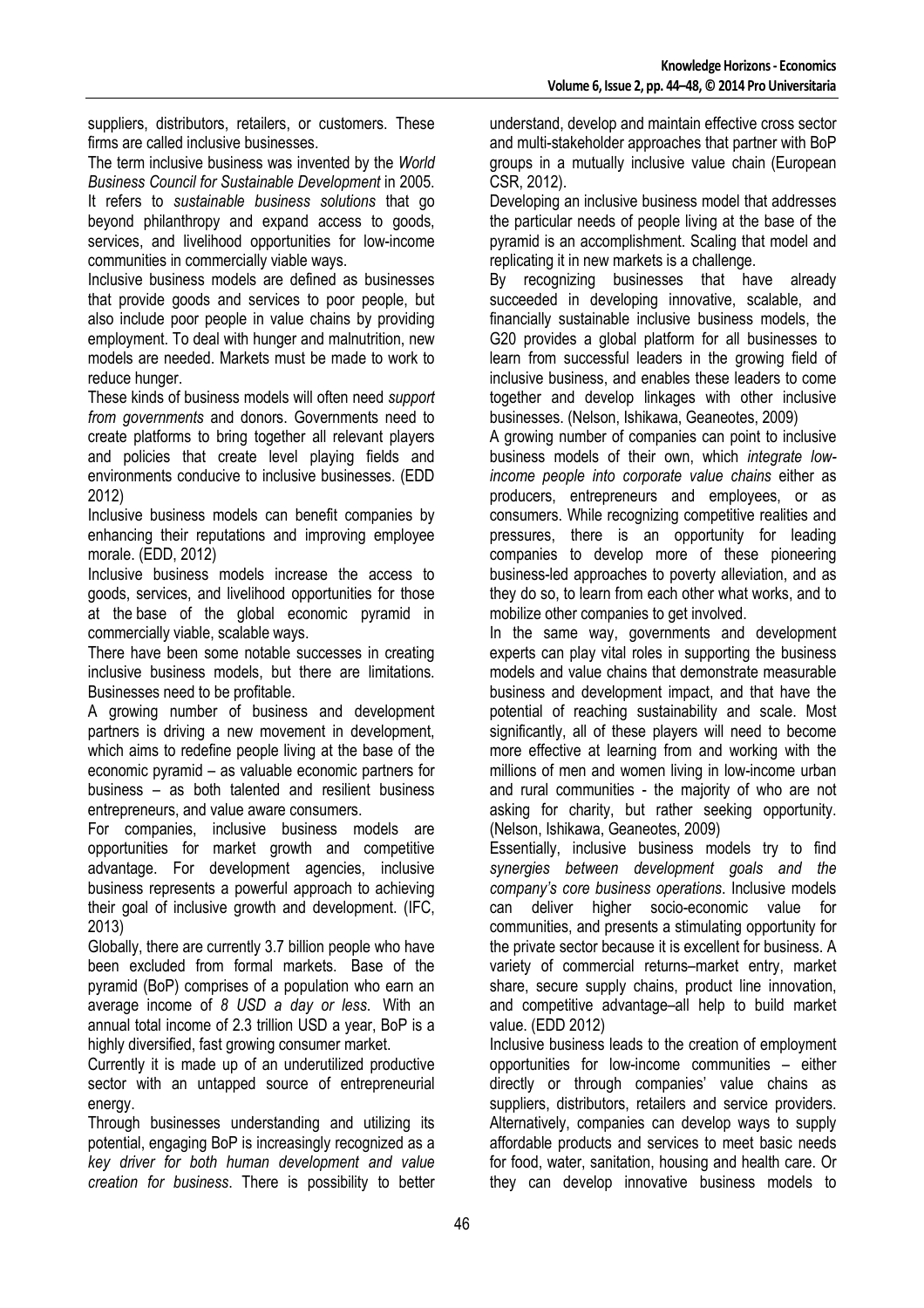enhance access to key development enablers such as energy, communications, financing and insurance. (European CSR, 2012)

# **5. Start-up incubators and the opportunities for entrepreneurs**

Where anywhere some see limits, entrepreneurs see opportunities. More and more entrepreneurs are hearing about the successful graduates and investors are in line behind a few well-known start-up incubators.

A start-up incubator is a collaborative program designed to help new start-ups succeed. Incubators help entrepreneurs solve some of the problems commonly associated with running a start-up by providing workspace, seed funding, mentoring, and training. The sole purpose of a start-up incubator is to help entrepreneurs grow their business.

As a definition, a business or start-up incubator is a company, university, or other organization which provides resources to nurture young companies, usually for a share of the equity, hoping to capitalize on their success, or at least strengthen the local economy. Incubators operate under many different models. In the

current economic and financial difficulties, the questions are how to *determine the most suitable operational model* for existing and new incubators and which are the appropriate strategic and tactical decisions that determine the choice of model used.

Nowadays, defining the incubator model means answering the strategic and tactical questions that provide the basis for planning the incubator. Defining an incubator model helps deal with decisions such as the deciding the focus of the incubator, the region, purpose and any other issues.

The process of *taking the decision for creation an incubator* consists of two phases: the Strategic Decision and the Tactical Decision.

Within the first phase "Strategic Decision", the following aspects are determined:

- *Purpose.* Define whether the incubator will be a profit-seeking group or a non-profit association.
- *Focus.* Define what the supported companies' activities are: traditional, technological, etc.
- *Operational Model.* The operational model *"determines the way in which the incubator will be organized and operate"*. The operational model of an incubator *"dictates its structure, its scope of services it provides, its funding opportunities, and its level of external alliances".*
- Area. The place choice for the incubator depends on which focus is chosen and the operational model to be implemented.
- *Stage of the Enterprises.* The support and services offered to the incubated companies

depend directly on the development stage of these businesses (or what they are).

Within the second phase"Tactical Decision", the following aspects are concluded:

- *Legal Status.* The incubator may have its own legal status or may be tied to an existing institution.
- *Documents.* For an incubator to be operable depends on a number of different documents, such as statutes, internal regulations, contracts with the different companies etc.
- *Organizational Structure.* Must define the authority and duties of the different functions that exist within the incubator.

# **6. Conclusions**

Countries' economic difficulties come at a time of increasing financial pressure to meet a variety of social challenges. Business model innovation is thus essential if countries and firms are to recover from the economic downturn and thrive in today's highly competitive and connected global economy. It is a great mechanism for development and for addressing social and global challenges. (OECD, 2010)

Based on the analysis of international good practices and the insights gained from various realized business model designs in the European market, four factors that contribute to success can be recognized:

- *Target-group oriented design.* Good practices show that offering products and services specifically geared towards a well-defined group of customers are particularly attractive.
- *Simple products or services* and simple and transparent pricing models.
- *Sustainable business models.*
- *Collaboration with partners.* In order to cover the necessary know-how, increased collaboration among various experts is required.

# **References**

1. Nelson, J.; Ishikawa, E.; Geaneotes, A. (2009). *Developing inclusive business models, Harvard Kennedy School and International Finance Corporation,* available on http://www.hks.harvard.edu/

2. Osterwalder, A. (2004). *The business model ontology - a proposition in a design science approach,*  these, Universite de Lausanne, Ecole des Hautes Etudes Commerciales, available on http://www.hec.unil.ch/

3. EDD (2012). *Inclusive business models*, published oby European Development Days (EDD), Brussels, October 2012, available on http://eudevdays.eu/

4. EDD (2012). *Supporting inclusive and sustainable growth for human development*, Brussels, October 2012, available on http://eudevdays.eu/